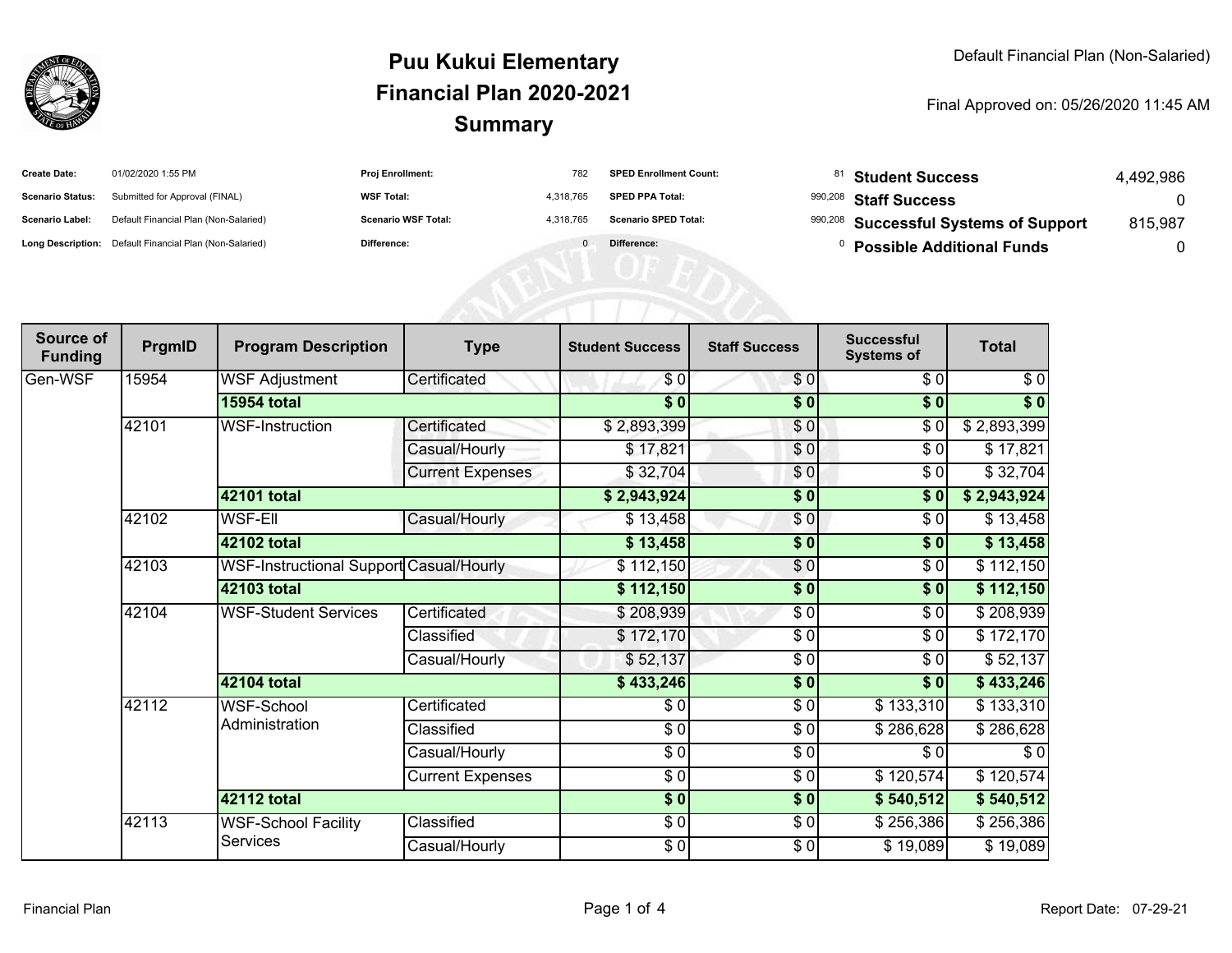

## **SummaryPuu Kukui ElementaryFinancial Plan 2020-2021**

Final Approved on: 05/26/2020 11:45 AM

| Source of<br><b>Funding</b> | PrgmID           | <b>Program Description</b>                      | <b>Type</b>             | <b>Student Success</b>   | <b>Staff Success</b> | <b>Successful</b><br><b>Systems of</b> | <b>Total</b>     |
|-----------------------------|------------------|-------------------------------------------------|-------------------------|--------------------------|----------------------|----------------------------------------|------------------|
| Gen-WSF                     | 42113            | <b>WSF-School Facility</b><br><b>Services</b>   | <b>Current Expenses</b> | \$0                      | $\overline{\$0}$     | \$0                                    | $\sqrt{6}$       |
|                             |                  |                                                 | Equipment               | $\overline{50}$          | $\overline{\$0}$     | $\overline{\$0}$                       | $\overline{\$0}$ |
|                             |                  | 42113 total                                     |                         | $\overline{\bullet}$     | $\overline{\$0}$     | \$275,475                              | \$275,475        |
|                             | Gen-WSF          |                                                 |                         | \$3,502,778              | $\overline{\$0}$     | \$815,987                              | \$4,318,765      |
| Gen-SPED                    | 17101            | SPED Ppa - Instruction                          | Certificated            | \$783,516                | $\overline{\$0}$     | \$0                                    | \$783,516        |
|                             |                  |                                                 | Classified              | \$284,081                | $\sqrt{6}$           | $\overline{\$0}$                       | \$284,081        |
|                             |                  |                                                 | <b>Current Expenses</b> | $-$77,389$               | \$0                  | $\overline{\$0}$                       | $-$77,389$       |
|                             |                  | <b>17101 total</b>                              |                         | \$990,208                | $\overline{\$0}$     | $\overline{\$0}$                       | \$990,208        |
|                             | 17131            | Special Education in<br><b>Regular Schools</b>  | Certificated            | \$0                      | \$0                  | $\overline{\$0}$                       | $\sqrt{6}$       |
|                             |                  |                                                 | Classified              | \$0                      | \$0                  | $\overline{\$0}$                       | $\overline{\$0}$ |
|                             |                  | <b>17131 total</b>                              |                         | $\overline{\$0}$         | $\overline{\$0}$     | $\sqrt{50}$                            | $\overline{\$0}$ |
|                             | <b>Gen-SPED</b>  |                                                 |                         | \$990,208                | $\overline{\$0}$     | $\overline{\$0}$                       | \$990,208        |
| Gen-Categ                   | 16807            | <b>Hawaiian Studies</b>                         | Casual/Hourly           | \$0                      | \$0                  | $\overline{\$0}$                       | $\sqrt{6}$       |
|                             |                  |                                                 | <b>Current Expenses</b> | \$0                      | $\frac{6}{6}$        | $\overline{\$0}$                       | $\sqrt{6}$       |
|                             |                  | <b>16807 total</b>                              |                         | $\overline{\$0}$         | $\overline{\$0}$     | $\overline{\$0}$                       | $\overline{\$0}$ |
|                             | <b>Gen-Categ</b> |                                                 |                         | $\overline{\$0}$         | $\overline{\$0}$     | $\overline{\$0}$                       | $\overline{\$0}$ |
| Federal                     | 18085            | Essa Title III Language<br>Instruction          | Casual/Hourly           | \$0                      | \$0                  | $\overline{\$0}$                       | $\overline{\$0}$ |
|                             |                  | <b>18085 total</b>                              |                         | $s$ <sub>0</sub>         | \$0                  | \$0                                    | $\sqrt{ }$       |
|                             | 20657            | Essa Title IIa Targeted<br>Prof Dev             | Casual/Hourly           | \$0                      | $\overline{\$0}$     | $\overline{\$0}$                       | $\overline{\$0}$ |
|                             |                  | <b>20657 total</b>                              |                         | $\overline{\bullet}$     | $\frac{1}{2}$        | $\sqrt{6}$                             | $\overline{\$0}$ |
|                             | 20697            | Essa Title IIa Prof Dev                         | Casual/Hourly           | $\sqrt{6}$               | $\sqrt{6}$           | $\overline{\$0}$                       | $\sqrt{6}$       |
|                             |                  | <b>20697 total</b>                              |                         | \$0                      | $\overline{\$0}$     | \$0                                    | $\overline{\$0}$ |
|                             | 20698            | Essa Title Ila Support<br>New Tchr & Prin       | Casual/Hourly           | $\sqrt{6}$               | $\overline{30}$      | $\overline{50}$                        | $\sqrt{6}$       |
|                             |                  | <b>20698 total</b>                              |                         | $\overline{\textbf{50}}$ | $\overline{\$0}$     | $\overline{\$0}$                       | $\overline{\$0}$ |
|                             | 52003            | <b>ESEA Title I-Complex</b><br>Area Initiatives | Casual/Hourly           | $\overline{\$0}$         | $\overline{S}0$      | $\overline{\$0}$                       | $\sqrt{6}$       |
|                             |                  | <b>52003 total</b>                              |                         | $\overline{\textbf{50}}$ | s <sub>0</sub>       | \$0                                    | $\sqrt{ }$       |
|                             | Federal          |                                                 |                         | $\overline{\$0}$         | $\overline{\$0}$     | $\overline{\$0}$                       | $\overline{\$0}$ |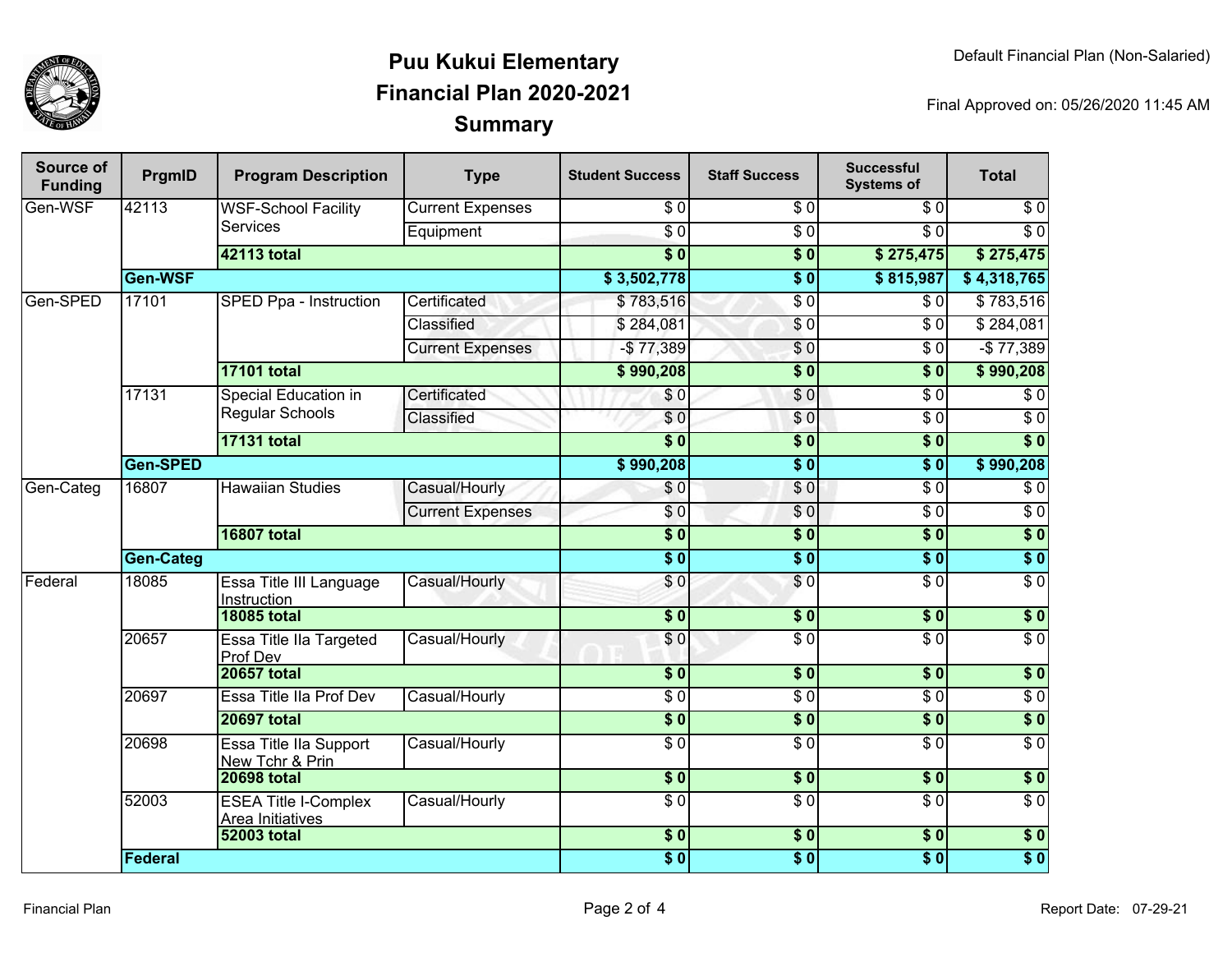

## **SummaryPuu Kukui ElementaryFinancial Plan 2020-2021**

Final Approved on: 05/26/2020 11:45 AM

| Source of<br><b>Funding</b> | PrgmID   | <b>Program Description</b>                    | Type          | <b>Student Success</b> | <b>Staff Success</b> | <b>Successful</b><br><b>Systems of</b> | <b>Total</b> |
|-----------------------------|----------|-----------------------------------------------|---------------|------------------------|----------------------|----------------------------------------|--------------|
| Gen-Cent                    | 35163    | <b>Food Services-General</b><br>Fund          | Casual/Hourly | \$0                    | \$0                  | \$0                                    | \$0          |
|                             |          | 35163 total                                   |               | \$0                    | \$0                  | \$0                                    | \$0          |
|                             | Gen-Cent |                                               |               | \$0                    | \$0                  | \$01                                   | \$0          |
| Special                     | 15109    | Reimb for Lost Curricular<br><b>Materials</b> | Equipment     | \$0                    | \$0                  | \$0                                    | \$0          |
|                             |          | 15109 total                                   |               | \$0                    | \$0                  | \$0]                                   | \$0          |
|                             | Special  |                                               |               | \$0                    | \$0                  | \$01                                   | \$0          |
| <b>Grand Total</b>          |          |                                               | \$4,492,986   | \$0                    | \$815,987            | \$5,308,973                            |              |